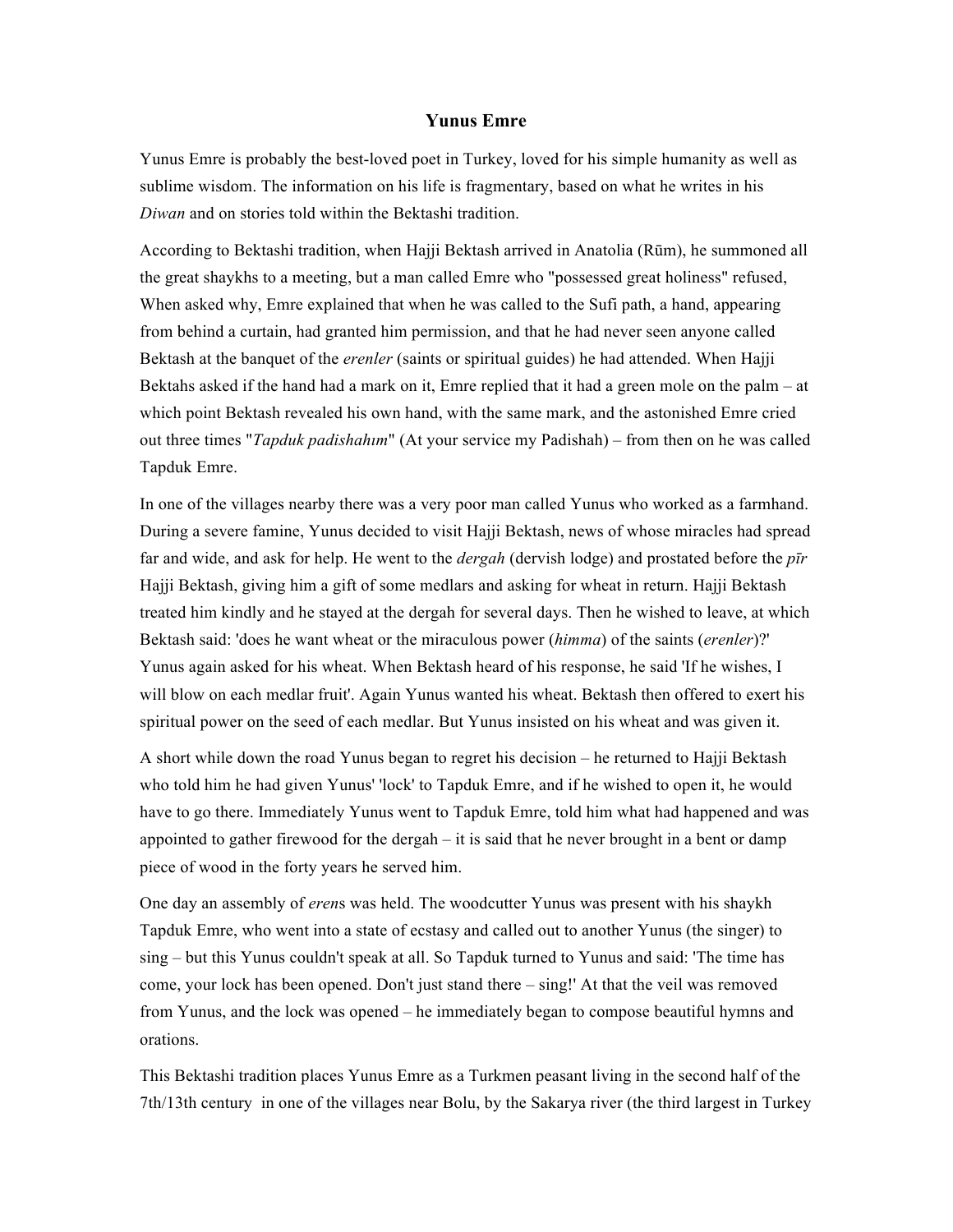which runs into the Black Sea in the northwest of the country). His Sufi lineage seems to have come through Tapduk Emre from a Central Asian Turkish tradition, based on the teachings of Ahmed Yesevi, with whom he has much in common.

His relations with Tapduk Emre are much remarked on in popular tradition: for example, when Yunus brought back wood, Tapduk asked him (tongue in cheek): 'Is there no bent wood in the mountains?' To which Yunus replied 'There is a lot of crooked wood in the mountains, but at your gate it is not proper for anything to be bent, even the wood.' He is the model of the dervish able to reach the highest levels of spirituality through absolute devotion to his spiritual guide.

It seems from his *Diwan* that both Rumi and his shaykh Tapduk died before he did, that he went to Damascus for a while on Tapduk's orders, stopped in Antep en route and may even have visited Mecca to visit the Ka'ba (i.e. do the pilgrimage). He is reputed to have lived a long time and after his shaykh's death to have had many dervishes around him. He died in 720/1320.

He is reported to have been illiterate: although this does not necessarily mean literally, it does show that he did not have the college (*madrasa*) education of many contemporaries such as Rumi. Spiritually it means being able to receive knowledge from the divine directly: it is said that the people of Sharia are the people of words (*ahl-i qāl*), while the people of true knowledge and realisation (*ahl-i ḥaqīqa*) are people of mystical states (*ahl-i ḥāl*).

He is the author of a *Diwan* and a 600-verse mathnawi (*Risālet el-nuṣḥiyye*). The current critical edition of the *Diwan* contains 417 poems, all of which bar one are ghazals. He mostly used the Turkic system of versifying, based on the number of syllables and stress position rather than the elaborate rules of Arab-Persian prosody. He used the Old Anatolian Turkish language, which was understood by everyone, with very few Arabic or Persian words, and he contributed greatly to the establishment of a Turkish mystical vocabulary based on classic Sufi terms.

The most recurrent themes in Yunus Emre's *Diwan* are mystic love (*aşk*), the Friend (*dost*), and how to be a dervish. Yet he is no recluse and the conditions of everyday life are reflected in his poems. His easily understandable religious and moral advice is couched in a lyrical language that is heartfelt, sincere and often highly passionate. His poetry, set to music, was of central importance in the dissemination of Sufi teachings in Anatolia, and influenced the *tekke* poetry of the following centuries. The intense religious and humane feeling in his poetry has not lost its appeal today.

As one modern scholar has written,

"It can be said that Turkish reached its zenith in this field [of Anatolian Turkish literature and Sufi poetry] in the 14th century with the great Turkmen (Turcoman) poet Yunus Emre (d. 1320). Yunus succeeded in speaking and writing Turkish with a skill that has been unrivalled by anyone throughout history for its ease and simplicity. He brought Turkish Sufi literature, which he never